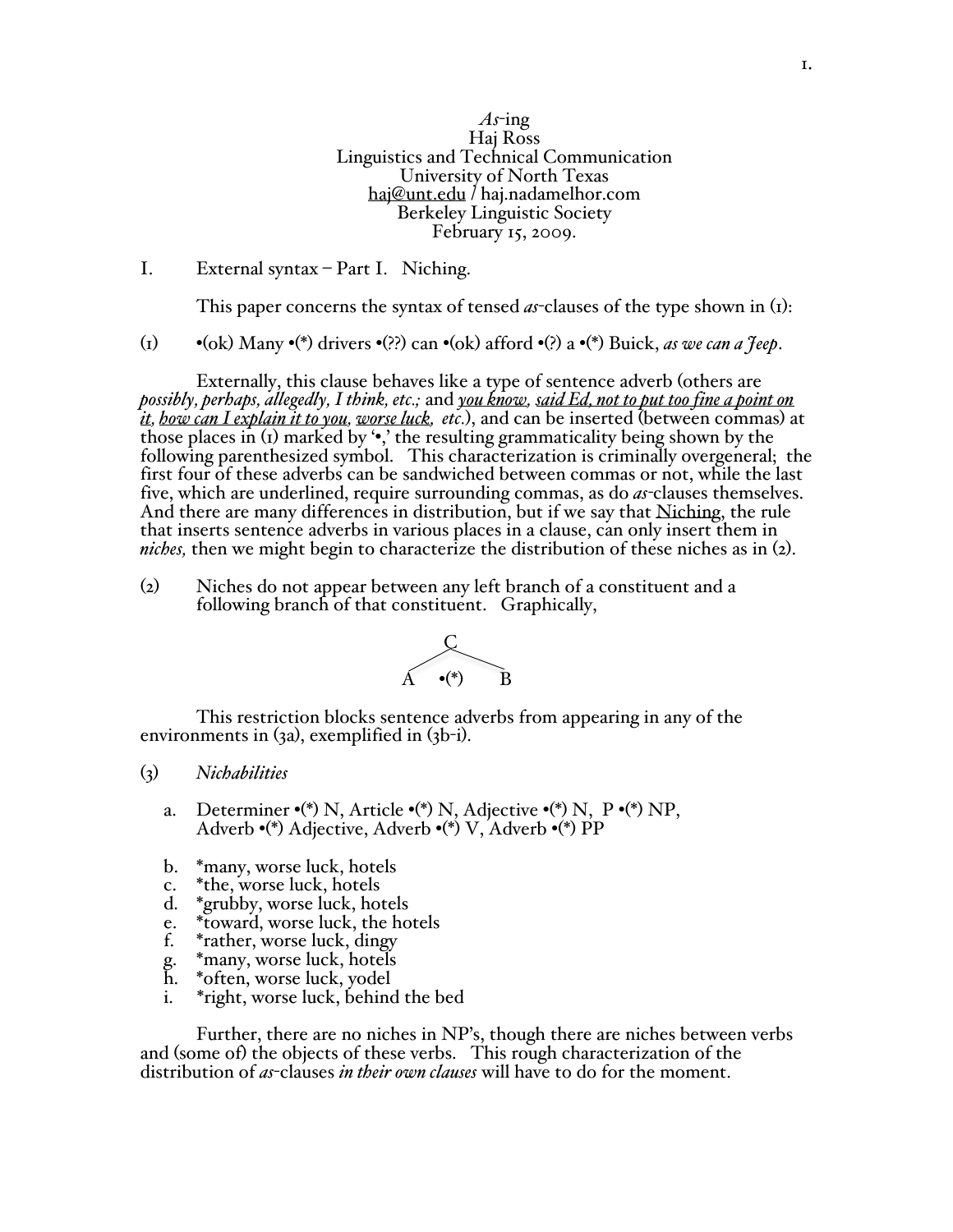II. External syntax – Part II. The originating clauses of *as-*clauses. Parallels with and differences from Gapping.

I postulate the existence of an optional deletion rule, called *As*-ing, which operates to delete the main verb of a finite *as-*clause, under identity with the main verb of the clause immediately to the left of the clause (which I will refer to as "the originating clause of the *as*-clause," for reasons which will become clear below). Thus  $(4a)$  becomes  $(4b)$ , and  $(4c)$  becomes  $(4d)$ .

- $(4)$  a. I have played **chess**, as Harry has played **checkers**.
	- b. I have played chess, as Harry has,  $\overline{\phantom{a}}$  checkers.
	- c. I am playing chess, as Harry is playing checkers.
	- d. I am playing chess, as Harry is,  $\overline{\phantom{a}}$  checkers.

Note the contrastive direct objects, which must receive emphatic stress (indicated by boldfacing them). The subjects receive contrastive stress too, but I will leave them unmarked, for I am more interested in what happens after the verb. Note also the comma after the tensed verbs in  $(4b)$  and  $(4d)$ : for me, there must be a rising intonation just before the pause which, signified by the "–––", marks the site of the deleted main verb.

In the case of a simple present, (5a), we might assume a remote structure containing the classic empty verb *do.* I do not wish to enter the lists about how the appearance and disappearance of this little verb is to be orchestrated; (5a) optionally becomes  $(5b)$ .

- $(5)$  a. I do play chess, as Harry does play checkers.
	- b. I do play  $[>$  play] chess, as Harry does  $()$  checkers.

In the case of sequences of auxiliary verbs, the following possibilities are manifested.

- (6) a. I have been playing **chess**, as Harry has been playing **checkers**.
- b. ?I have been playing **chess**, as Harry has been,  $\longrightarrow$  **checkers**. ≤ c. I have been playing **chess**, as Harry has, **Hellocally Checkers**.
- $(7)$  a. I may have been playing **chess**, as Harry may have been playing **checkers**. b. ?I may have been playing **chess**, as Harry may have been,  $\longrightarrow$  **checkers**. ≤ c. I may have been playing **chess**, as Harry may, **example 2** checkers.
- (8) a. Al may have been being followed **by the NSA**, as I may have been being followed by the FBI.
	- b. \*Al may have been being followed **by the NSA**, as I may have been being – by the FBI.  $\,$
	- c. Al may have been being followed by the NSA, as I may have been,  $$ by the FBI.
	- d. Al may have been being followed by the NSA, as I may have,  $\frac{1}{\sqrt{2\pi}}$ – by the FBI.  $\,$
	- e. Al may have been being followed **by the NSA**, as I may,  $\frac{1}{1-\epsilon}$  $-$  by the FBI.

The generalization here seems fairly clear: the rule that optionally deletes the main verb under identity can also optionally delete preceding auxiliary verbs under identity, by a process which takes first the rightmost shared auxiliary, and then moves to the left. There is one wrinkle that requires comment: if the passive past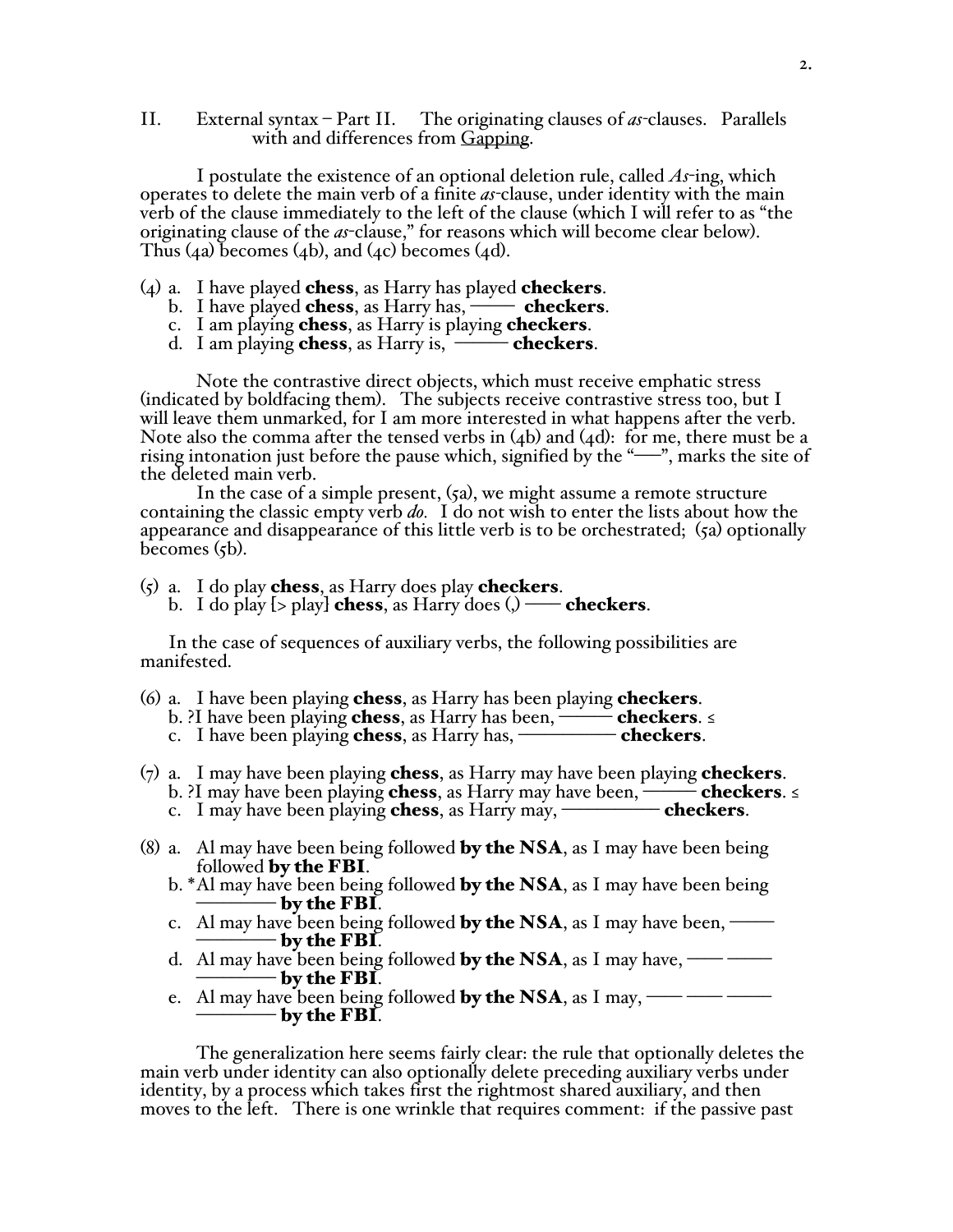participle is preceded by *being*, when the past participle is deleted, the deletion of *being* is not optional but rather obligatory. The sequence *being + passive past participle* is special in a number of ways, some of which are mentioned in Ross (1991).

But now let us examine what would happen in the case of an *as*-clause whose object was not in contrast with the object of the originating clause. Such a sentence is in (9a). If *As-*ing applies, the ungrammatical \*(9b) results, and if the rightmost identical auxiliary is also deleted, \*(9c) results.

(9) a. I have been eating pizza, as he has been eating pizza.

- b. \*I have been eating pizza, as he has been, ——— [pizza/it].
- c. \* I have been eating pizza, as he has, —— ——— [pizza/it].

I propose that here, a mopping-up rule applies, which deletes (usually obligatorily), any non-contrastive element in the *as*-clause. There are conditions on this mopping up which I will not go into here; some of the relevant facts are displayed in (10).

 $(10)a$ . I have sent money to **Jan**, as he has sent money to **Hella**.

- b. I have sent money to **Jan**, as he has,  $\frac{(\frac{1}{2} \cdot \text{money}/\text{*} \cdot \text{it})}{\text{to Hella}}$ .
- c. I have sent **money** to Jan, as he has sent **books** to Jan.
- d. I have sent **money** to Jan, as he has, **—– books** (to her).
- e. I have sent **Jan** money, as he has sent **Hella** money.
- f. ??I have sent **Jan** money, as he has,  $\qquad \qquad$  **Hella** ( $\text{[*money/*it]}$ ).

g. I have sent Jan money, as he has sent Jan books.

h. ?I have sent Jan **money**, as he has,  $\underline{\hspace{1cm}}(\mathbb{I}^* \tan/\mathbb{I}^* \tan)$  **books**.

The rule of  $As$ -ing must be blocked in certain environments – cf. ( $_{II}$ ).

 $(n)$  a. I will bring **the wine in**, as he will bring **the beer out.** 

- b. I will bring **the wine in**, as he will, **——** the beer out.
- c. I will bring in the wine, as he will bring out the beer.
- d.  $*$ I will bring in the wine, as he will, —— out the beer.

I call attention here to a striking similarity between the above analysis and the behavior of the rule of Gapping (cf. Hankamer (1979), Ross (1971)). This rule, which only operates in coordinate structures, elides the verb of the second clause under identity with the verb of the first clause. In (12) and (13), I have modified the *As-*ing examples of (10) and (11) to exhibit their similarities to cognate Gapping sentences.

 $(i_2)a$ . I have taken money to **Jan**, and he has taken money to **Hella**.

b. I have taken money to  $\bar{J}$ an, and he  $\frac{(-1)^n}{n}$  ([??money/\*it]) to **Hella**.

- b'.? I have taken money to **Jan**, and he  $-$  taken ([money/it]) to **Hella**.
- c. I have taken **money** to Jan, and he has taken **books** to Jan.<br>d. I have taken **money** to Jan, and he **comey books** (to her).
- d. I have taken **money** to Jan, and he
- $d'.$ <sup>2\*</sup>I have taken **money** to Jan, and he taken **books** (to her).
- e. I have taken **Jan** money, and he has taken **Hella** money.
- f.?? I have taken **Jan** money, and he  $\qquad \qquad \text{Hella}$  ([\*money/\*it]).
- f.'??I have taken **Jan** money, and he taken **Hella** ( $\{money/*(it)\}$ ). g. I have taken Jan **money**, and he has taken Jan **books**.
- 
- h. ?I have taken Jan **money**, and he  $(\ast \tan \theta)$  books.
- h'.?\*I have taken Jan **money**, and he taken ([Jan/her]) **books**.

 $(i)$  a. I will bring **the wine in**, and he will bring **the beer out.**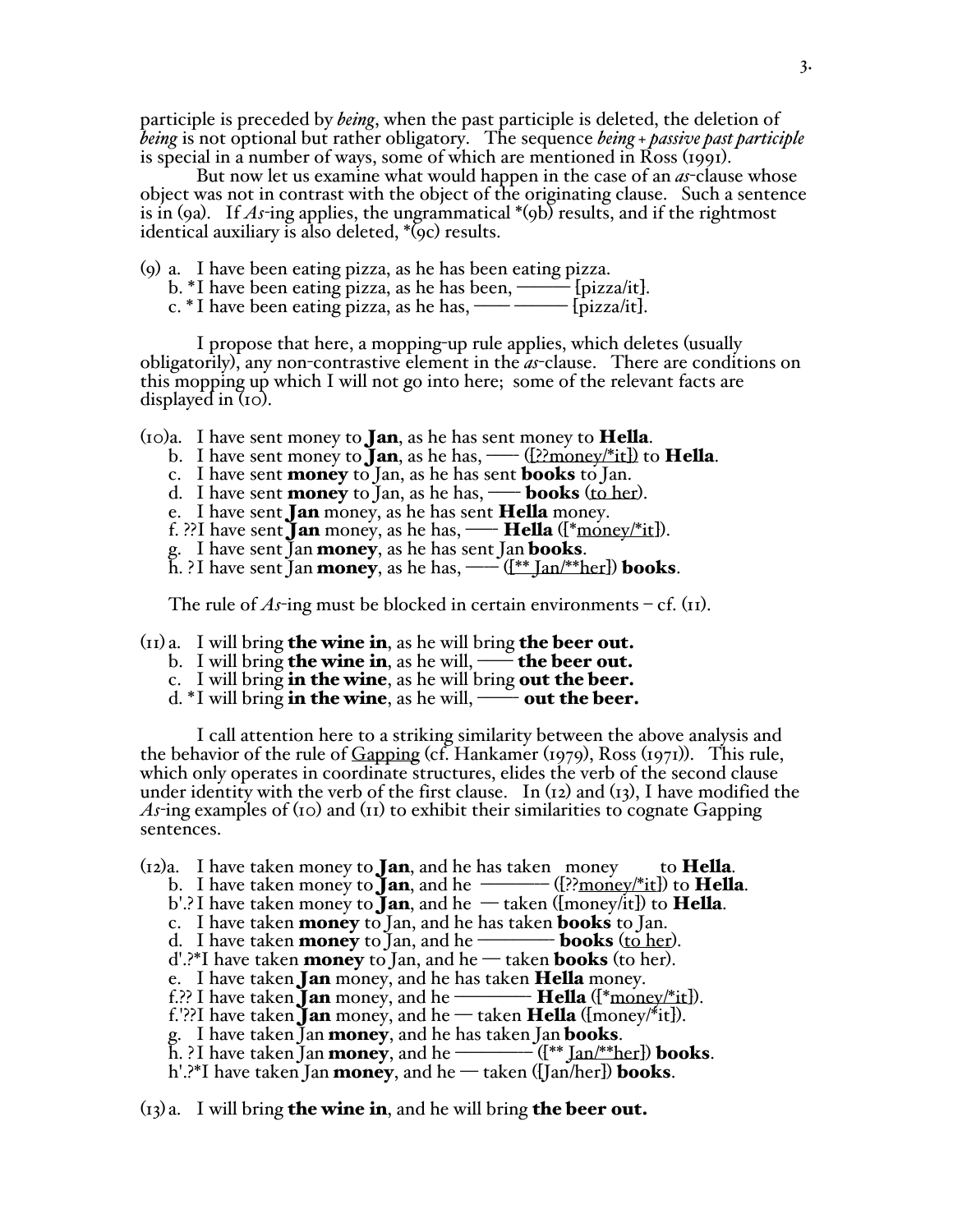- b. I will bring the wine in, and he  $\equiv$  the beer out.
- c. I will bring in the wine, and he will bring out the beer.
- d.  $*$ I will bring in the wine, and he  $\frac{+}{-}$  out the beer.

Perhaps the most striking parallel here is the way the contrast between (11b) and (11d) matches that between  $\overline{(13b)}$  and  $\overline{(13d)}$ . The only differences between the ungapped sentences in (13a) and (13c) is whether the particles *in* and *out* precede of follow their direct objects. For reasons unknown to me, when the particles precede, gapping is rendered impossible. And lo and behold, in precisely this configuration, in (11c), *As*-ing is prevented from deleting the verb *bring*.

A word about how the two verb deletion transformations differ with respect to the treatment of auxiliaries. In a way, they are complementaries: as we see in (12), Gapping requires that the auxiliary bearing the tense be deleted – this has happened in  $(I_2b', d', f'$  and h'). I have not conducted a survey to establish what percentage of speakers accept this kind of gapping, but my impression is that it is a small minority at best. Thus for these speakers, only the gappings in (12b, d, ??f, and ?h) are acceptable, and all of these are worsened if repeated elements remain in the gapped sentences, as I have tried to indicate by the asterisks inside the parentheses in these examples. The default rule for gapping for the largest dialect of English, as far as I know, is that the gap must contain the main verb and all preceding auxiliary verbs, and that the post-gap part of a gapped clause should contain just one contrastively stressed element.

Thus  $(i4a)$  is preferred to  $(i4b)$ ,

(14)a. I will be writing and he ––––––- reading. ≥ b. I will be writing and he —– be reading.

and  $(i5a)$  to  $(i5b)$ ,

- $(r_5)a$ . I will be writing novels and he –––––––––––––––– letters. ≥
- b. I will be writing novels and he –––––– writing letters. >>
	- c. I will be writing novels and he —– be writing letters.

and  $(t6a)$  to  $(t6b)$ ,

 $(16)a$ . I wrote letters to them and she —— cards. > b. I wrote letters to them and she  $\equiv$  cards to them.

and  $(t6b)$  to  $(t7)$ ,

 $(r_7)$  I wrote letters to him and she —— cards to them.

and  $(r_7)$ , with its post-gap sequence of a NP and a PP, is far preferablr to  $(18)$ , with its post-gap sequence of two NP's.

(18) I wrote him letters and she him cards.

It would take me too far from our main topic to go into further details about gapping, or in fact to point out all of the parallels between these gapping facts and the *As*-ing facts that we see in comparing (10) and (12).

Summing up, however, what we notice in the gappings of two clauses multiple auxiliaries, while the zeroing of all auxiliaries and the main verb is what would make most speakers the happiest, there are speakers who allow progressively greater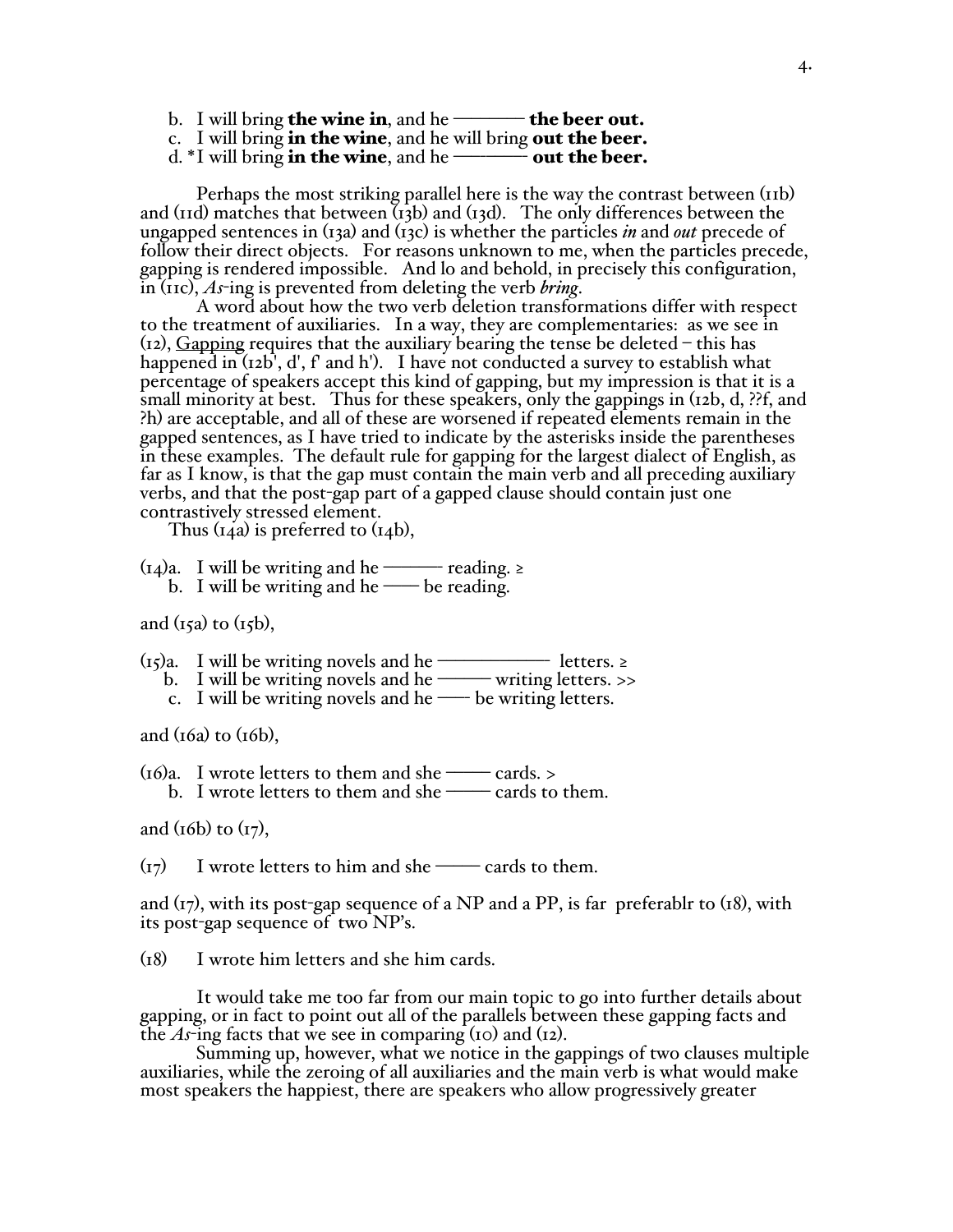subsequences of the auxiliaries to remain, starting from the those closest to the main verb – cf. (19).

- (19)a. I could have been being followed by the CIA, and Al could have been being followed by the NSA.
	- b. I could have been being followed by the CIA, and  $Al \longrightarrow$  by the NSA.
	- c. I could have been being followed by the CIA, and Al –––––––––––––––––-- followed by the NSA.
	- d. I could have been being followed by the CIA, and Al ––––––––––––– being followed by the NSA.
	- e. I could have been being followed by the CIA, and Al –––––––-- been being followed by the NSA.
	- f. I could have been being followed by the CIA, and Al —– have been being followed by the NSA.

By contrast, if we look at a parallel initial *as*-clause containing sentence, and pay attention to the variants it offers, we see a reverse pattern emerging:

(20)a. I could have been being followed by the CIA, as Al could have been being followed by the NSA.

- b. I could have been being followed by the CIA, as Al could have been being ––––––- by the NSA.
- c. I could have been being followed by the CIA, as<br>Al could have been being by the NSA. Al could have been  $-$
- d. I could have been being followed by the CIA, as Al could have  $-$
- e. I could have been being followed by the CIA, as Al could ––––––––––––––––––––– by the NSA.

The strange complementarity of these two processes can be highlighted by this short statement:

(21) In Gapping, the auxiliary bearing the tense morpheme must be deleted; in *As*-ing, this morpheme must not be deleted.

There is another mysterious difference between these two deletion processes: Gapping operates only between two or more coordinate clauses; *As*-ing requires only that the clause whose main verb (and optionally, some number of preceding identical auxiliaries) are optionally deleted (I will refer to this clause as *the target clause*) be in the same island as the originating clause, as I will demonstrate in Section III of this paper.

III. How originating clause and target clause must be configured. The Islandmate Condition.

In the examples considered thus far, the *as*-clause has contained only one subordinate clause (the target clause), which, if it bore the requisite structural parallels to the originating clause (whose dominating sentence node immediately dominated the *as*-clause), could have its verb deleted by the rule of *As*-ing. This is the case for (22a); in (22b), *As*-ing has deleted the shared main verb *wash*, and the mopping up rule has deleted *the cats*.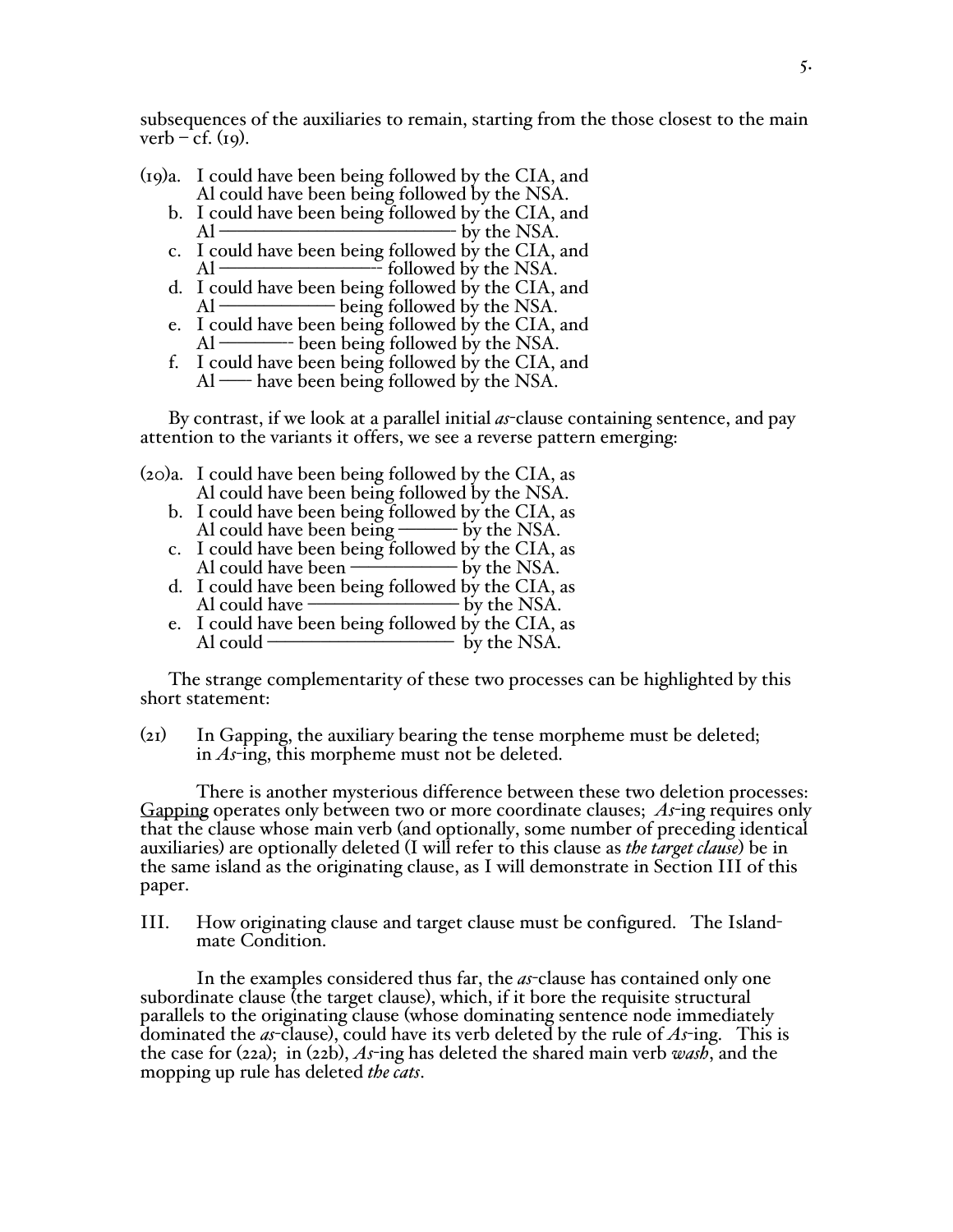(22)a. [I will wash the cats [as Sally will wash the cats] $_{S_2}$ ]<sub>S1</sub>  $\rightarrow$ b. [I will wash the cats [as Sally will ––––––––––––]].

But in (23), we see that another sentence intervenes between originating clause and target clause:

(23)a. [I will wash the cats [as Bob knows [that Sally will wash the cats] $s_2$ ] $s_3$ ] $s_1 \rightarrow$ b. [I will wash the cats [as Bob knows [that Sally will ––––––––––––]].

And in (24), a fourth sentence has been interposed:

- (24)a. [I will wash the cats [as everybody says [that Bob knows [that Sally will wash the cats] $s_2$ ] $s_1$ ] $s_1 \rightarrow$ 
	- b. [I will wash the cats [as everybody says [that Bob knows [that Sally will ––– ––––––]].

Clearly, there is no limit to the number of such interpositions. And yet originating clause and target clause must be in the same island (for a definition of this term, cf. Ross (1986), Chapter 5). The sentences in (25) violate this *island-mate condition*, for various types of island-forming nodes; all are ungrammatical.

 $(25)a.$  \* [I will wash the cats [as Bob knows a man [who will  $\rightarrow$ ––––––––––––]]. b. \*[I will wash the cats [as Bob likes me and knows [that Sally will –––––––––––]]. c.  $*\tilde{I}$  will wash the cats  $\tilde{I}$ as [that Sally will ———————————] might upset Tim].

Technically, of course, the sentences  $S_2$ ,  $S_3$  and  $S_b$  are not in the same island as the elements dominated by the *as*-clause, because adverbial subordinate clauses are themselves islands. But for ease of exposition, I will disregard this point.

In summary, let me make one point of theoretical interest. In order for the rule of *As*-ing, as I have formulated it, to apply, it must inspect some originating clause (this is easy to find: an originating clause will have an *as*-clause adjoined to it), and then must be able to proceed indefinitely far down into this *as*-clause to find a possible target clause. If the target clause matches it in structure sufficiently, which is not the case in  $(26)$  – if As-ing were to apply to  $(26a)$ , the ungrammatical  $(26b)$ would result)

(26)a. [I will wash the cats [as the cats will be washed by Sally $J_{S_2}J_{S_1} \rightarrow$ b.  $\mathbb{I}$  I will wash the cats [as the cats will (be) ——by Sally]].

then the deletion may proceed. This seems to me to be an unusual way for the notion of constraints on extraction to enter into a syntactic process. The *search for a comparable clause* is what is here subject to extraction constraints – though nothing is being extracted. And the search is catalyzed by the presence of *as*, a conjunction, a word to which nothing happens. It just sits there and sops up the milk.

It is slightly reminiscent of the way that the coordinating conjunctions *and*  and *or* catalyze the operation of Gapping; they are part of the environment for the actual deletion, though nothing happens to them or through them.

I will end with one more parallel between Gapping and *As-*ing: as is well known,  $a$ <sup>2</sup>-clauses exclude negatives (cf. (27a)) and so so does  $\tilde{G}$ apping – cf. (27b). Hmm.

(27)a. I am rich, as my neighbors (\*don't) know.

b. I (\*don't) like pizza, and Bill \_\_\_ lasagna.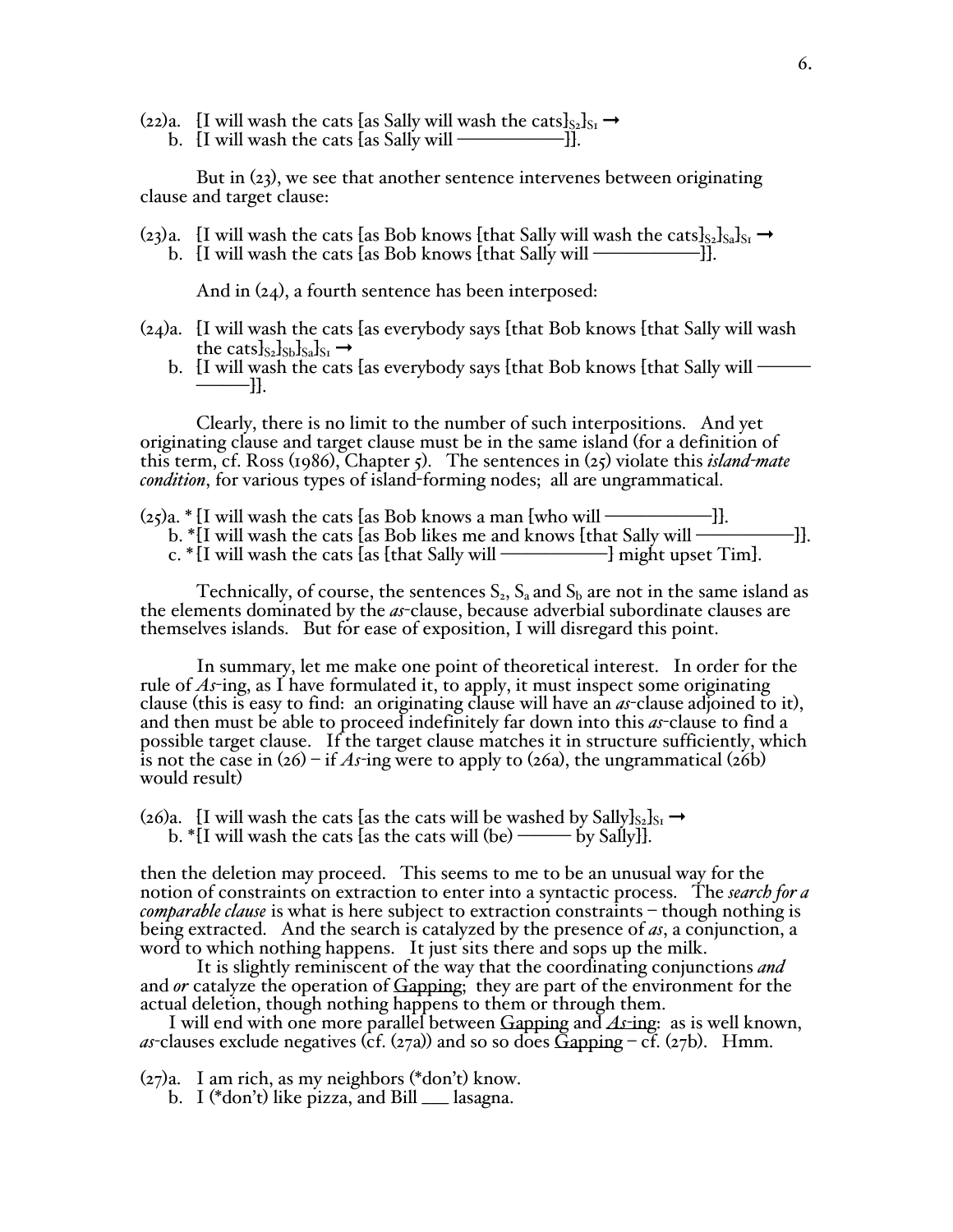IV. Where *as-*clauses can move to in clauses that dominate them.

If (1) is embedded as a complement,

(1) •(ok) He •(??) can •(ok) afford •(?) a •(\*) Buick, *as we can a Jeep*.

as in (28),

(28) •(ok)  $\{s \mid s \in \mathbb{N}\}$  think •(??)  $\{s \mid s \in \mathbb{N}\}$  many •(\*) revealed •(\*) to •(\*\*) Ann •(??)  $\{S \in \mathcal{S} \mid S \in \mathcal{S} \}$  (2?) can  $\bullet$  (ok) afford  $\bullet$  (?) a  $\bullet$  (\*) Buick, *as we can a Jeep*.

we see that *as*-clauses can appear only at the left margins of higher clauses (marked by  $\{s\}$ . This distribution – that of a sentence adverb, which can be niched as described roughly above in (2) and (3), but when moved up and out of its clause, can only be inserted to the left of a higher subject, is like nothing that I know of. I do not know what kind of constraint to place on *as*-clauses. Until their distribution is compared with that of other sentence adverbs, when these are moved into higher clauses, I think that the matter is best left open.

V. What kinds of clauses can have *as-*clauses appended to them.

Here the requirement seems to be that an *as-*clause needs sentenciness in its originating clause. If a complement sentence, for example, is highly nouny [Cf. Ross  $(1973/2004)$ , it is shunned by *as*-clauses, as we see in  $(29)$ .

 $(29)$ 

Sentencier realizations of the embedded proposition

- a. That  $\cdot$ (?) Jo  $\cdot$ (ok) had  $\cdot$ (ok) given  $\cdot$ (??) a cobra  $\cdot$ (ok) to us, *as Mal had*, was unfortunate.
- b. For •(\*\*) Jo •(??) to •(?\*) have •(??) given •(??) a cobra •(ok) to us, *as Mal had*, was unfortunate.
- c. Whether •(?) Jo •(ok) had •(ok) given •(??) a cobra •(ok) to us, *as Mal had*, was not revealed.
- d. •(??) Jo •(ok) having •(ok) given •(??) a cobra •(ok) to us, *as Mal had*, was unfortunate.
- e. •(\*) Jo's •(?\*) having •(?) given •(??) a cobra •(ok) to us, *as Mal had*, was unfortunate.
- f.  $\bullet$  (\*\*) Jo's  $\bullet$  (\*\*) giving  $\bullet$  (??) of  $\bullet$  (\*\*) a cobra  $\bullet$  (ok) to us, *as Mal had*, was unfortunate.
- g. •(\*\*) Jo's •(\*\*) giving •(??) of •(\*\*) a cobra •(ok) to us, *as Mal had*, was unfortunate.
- h. •(\*\*) Jo's •(\*\*) gift •(\*\*) of •(\*\*) a cobra •(\*\*) to us, *as Mal had*, was unfortunate.

Nounier realizations of the embedded proposition

VI. What kinds of constituents *As-*ing can cause the deletion of.

The following phrase types can be deleted in *as*-clauses: